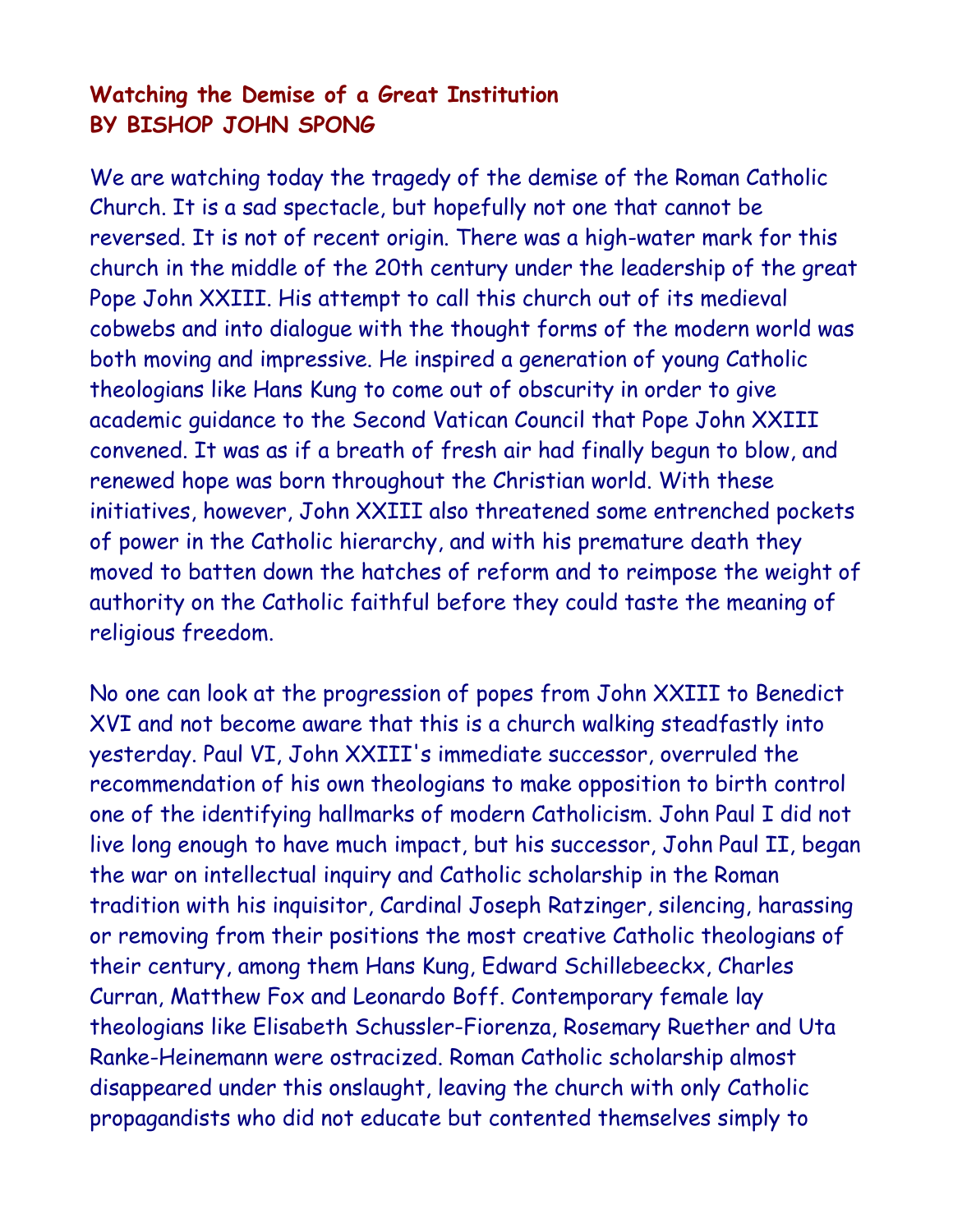defend what they assumed were unchanging divine revelations.

When Cardinal Ratzinger succeeded John Paul II to become Benedict XVI, the takeover by the right wing of this church was all but complete. Pope Benedict XVI, however, has had a very rocky pontificate. On the night before the conclave that elected him was officially convened, he addressed his fellow cardinals on the necessity of denying relativity in truth. Presumably he believed that truth had been captured for all time in the propositions of his Catholic faith. Early in his pontificate he repeated the long-held Catholic view that there was only one true religion, Christianity, and only one true expression of Christianity, namely the Roman Catholic Church. He even cautioned against referring to other Christian bodies as "sister churches," for that implied some tacit recognition of their legitimacy. Later he published a book on Jesus that was so out of touch with current New Testament scholarship as to be embarrassing.

Then, in quick succession, he moved to suggest that the child abuse scandal that had rocked the Catholic churches of the world, but had all but been ignored by the Vatican, was now in the past  $-$  a settled issue, when in fact it was little more than a covered-over cesspool. Next he insulted the Muslim world by quoting a very dated Catholic scholar who referred to Muslims as evil. He later apologized. Then, in the name of "unity," he reinstated an ultra-conservative bishop who denied the reality of the Holocaust. Again, he responded to massive criticism with a semi-apology, suggesting that he had not been thorough enough in his examination of the facts, and proceeded to cauterize the offense by forcing the aforementioned bishop to recant publicly.

When he launched a papal visit to turbulent Africa, he seemed totally out of touch. On this continent, where poverty is real; disease is rampant; genocide is common; political corruption reigns in such nations as Kenya, Zimbabwe, Nigeria, and the Sudan; and where South Africa is reeling both economically and politically, the opportunities for leadership were obvious. Yet none of these issues formed the essence of his message. No, his primary concern was that people were using condoms instead of abstinence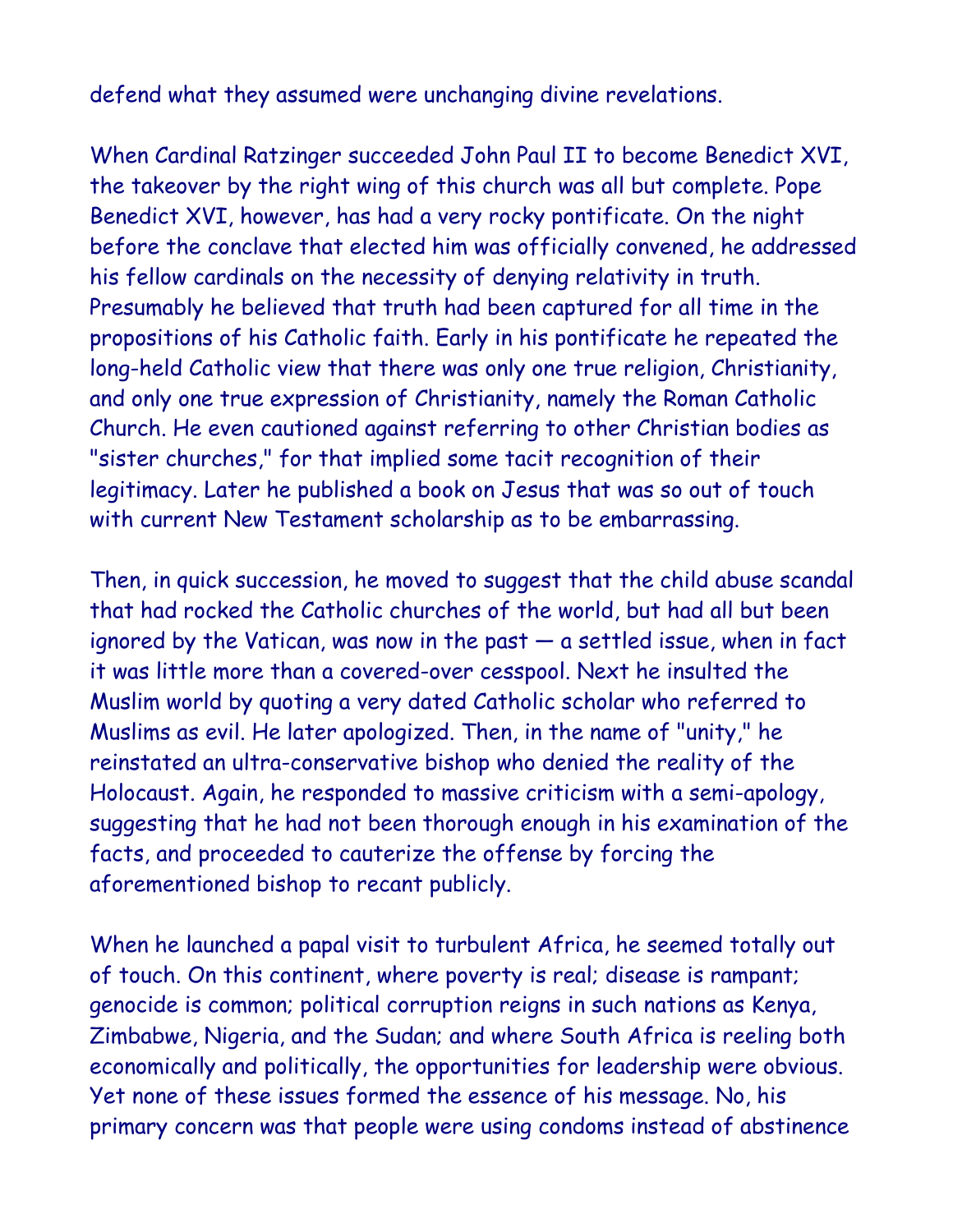to protect themselves from AIDS. It was hardly an inspiring message. He had ignored the essential and elevated the trivial, to which little attention was destined to be given.

Against this background, the New York Times ran a front page story on March 12, 2009, revealing that neither the priestly abuse scandal nor the Roman Catholic Church's constant attempt to cover up this scandal was over. A newly elected Democratic majority in the New York legislature reintroduced a statute that had been defeated on several previous occasions when Republicans held the majority. This proposed law would allow victims of child abuse to bring their charges to the public despite the fact that the statute of limitations had expired. The former statute had allowed victims only five years after their 18th birthdays to bring their cases to court. The reason for the proposed change was the realization that the trauma of this betrayal is so deep, and the sense of shame so overwhelming, that many victims are not willing or able to discuss their violation until a later time in their lives, when it is too late to have their grievances redressed. A number of other states have previously altered their legal procedures to allow such cases to come forward. The result has been a large number of additional lawsuits and convictions of abusive priests, which the Catholic Church has been forced to settle at a cost of between eight hundred million and a billion dollars. The official response of New York's Catholic leadership to this new threat was revealing. Their concern was not about whether justice prevailed but about the effect this law would have on the church. They attacked this proposal as an anti-Catholic attempt "to bankrupt their church." They did not seem to be aware that the real problem was the illegal behavior of their clergy and the massive attempt at cover-up by the hierarchy. The article went on to announce that the Catholic legal team had been joined in opposing this proposed change in the statute by the Hassidic and Sephardic Jewish institutions in Brooklyn, which are also facing equally costly abuse claims. That was treated in this article as good news, since it seemed to make their protest an interfaith one. Yet this new partnership was just one more manifestation of the religious sickness of our age. One can hardly be pleased at the image of any religious community trying to use legal means to keep more lawsuits from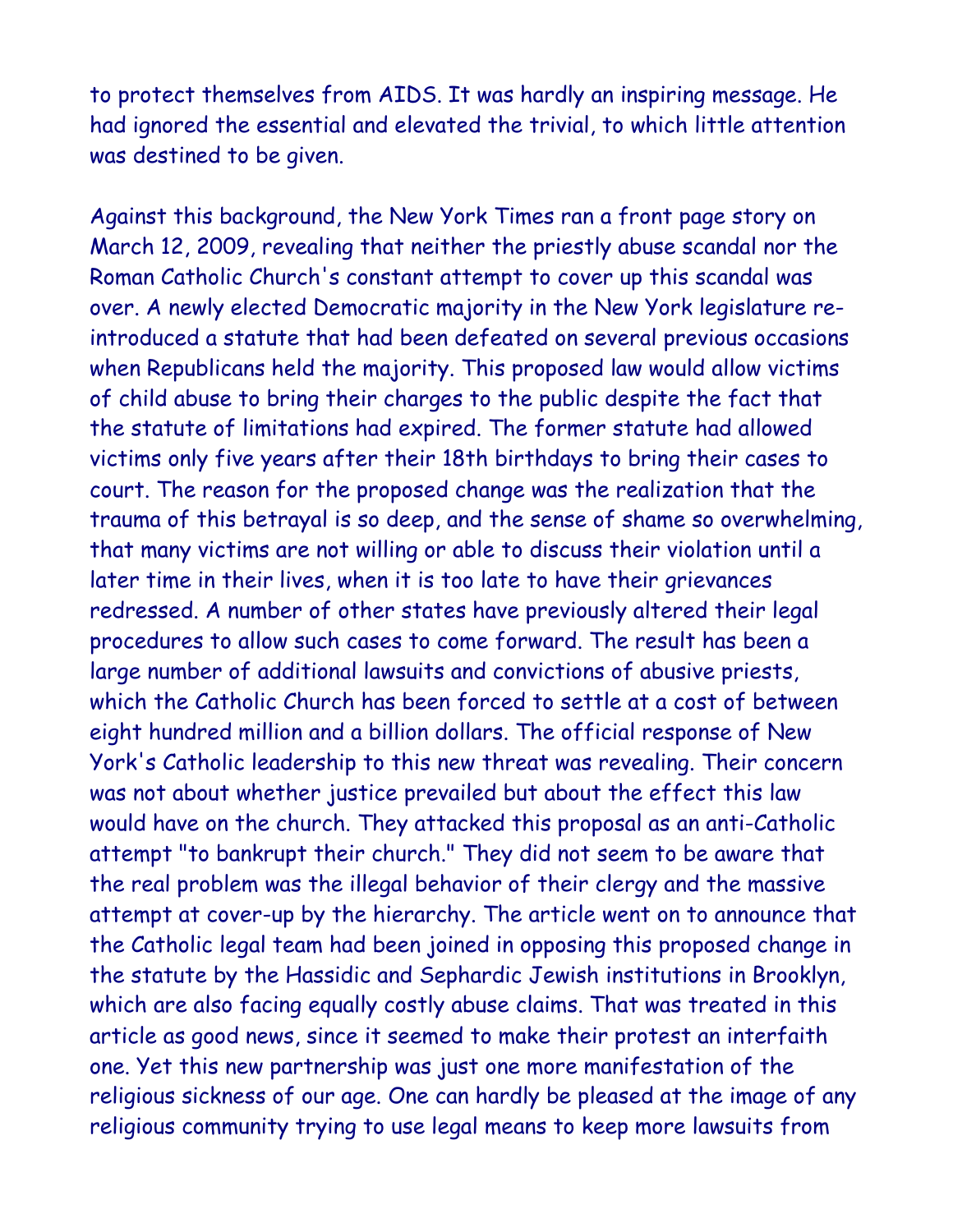rising even when obvious crimes have been committed by representatives of that community. Catholic spokespersons even declared that this bill was discriminatory to the Catholic Church. They went on to argue, as if this fact were relevant, that this proposed bill was highly inconvenient, coming up as it does at the time of transition in leadership of the Archdiocese of New York. The Vatican recently announced that Cardinal Edward Egan, the present Catholic leader of New York and one highly compromised on the sexual abuse issues, would be replaced by Archbishop Timothy Dolan of Milwaukee, whose jurisdiction has just been forced to sell its diocesan offices to raise funds to pay off court-ordered abuse settlements. Nothing could reveal more poignantly how systemic the abuse problem is or how desperately the hierarchy has tried to cover it up.

There is a mentality in this religious institution that seems to say that any criticism of the church reflects not truth or reality but only the anti-Catholic bias of the critic. This ploy is constantly used when one does not want to face an embarrassing issue. When I was the Episcopal Bishop of Newark, the Roman Catholic Church's archbishop of Newark was Theodore McCarrick, later the Cardinal Archbishop of Washington. Whenever we would have discussions about any criticism of his church's attitude toward women, including its unwillingness to consider women fit for ordination, its attitude on family planning or that church's outdated and distorted definition of homosexuals as inherently deviant, his response was always to counter that the critics were "anti-Catholic." It was little more than a frustrating dodge. There are many great things about the Roman Catholic Church that I have always appreciated, but I do think that they are wrong on the requirement of celibacy for ordination, wrong on abortion, wrong on their treatment of women, wrong on not allowing options at the end of life, wrong on the way they define and treat gay people and wrong on many of the great theological issues of the day. An unwillingness to discuss these differences means that this institution has identified its point of view with ultimate truth so that any disagreement is interpreted to be an attack on truth itself.

Does anyone doubt the reality of the massive, systemic guilt that the